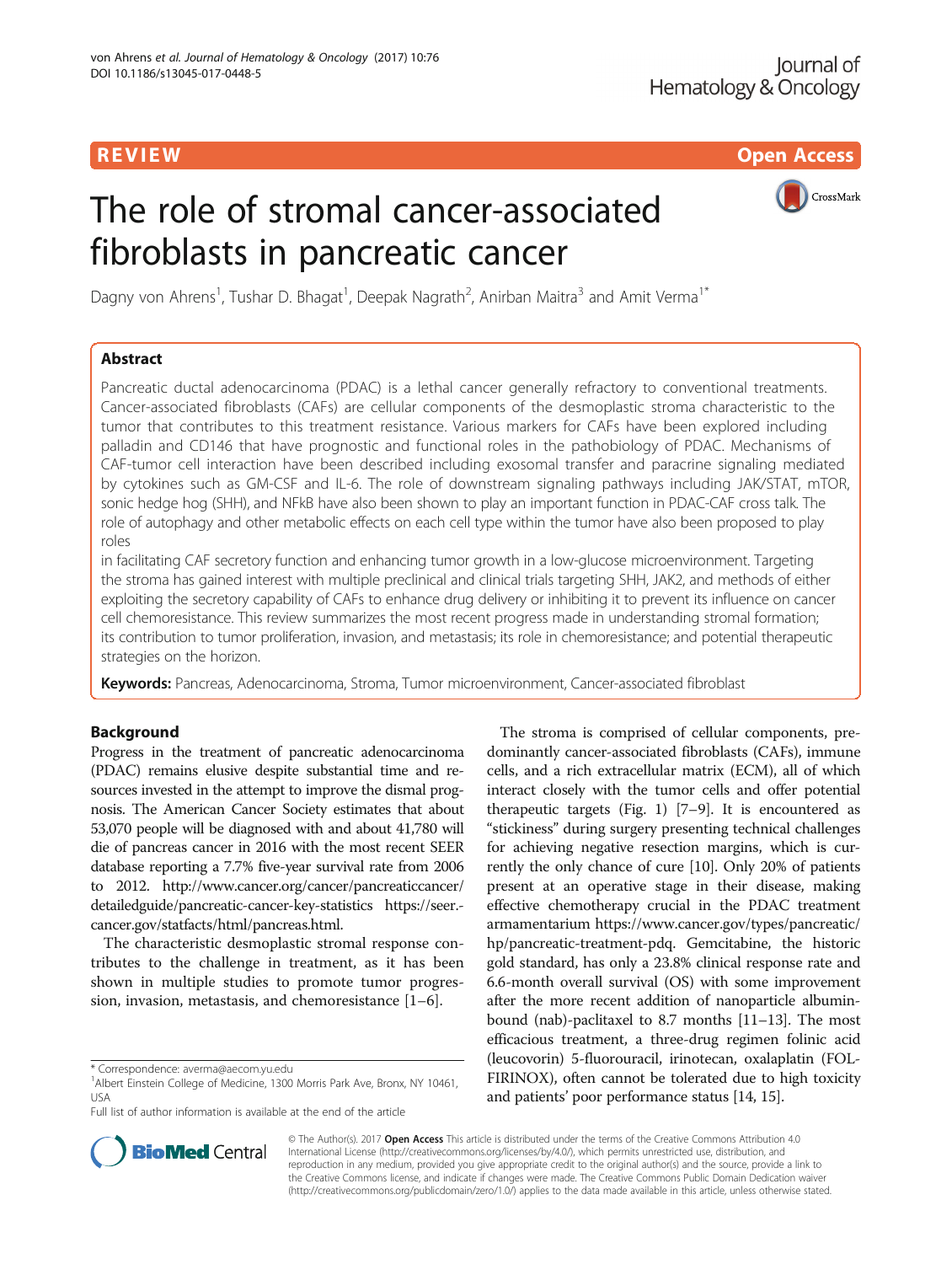<span id="page-1-0"></span>

Treatment shortcomings are increasingly attributed to the stroma inciting chemoresistance in the PDAC cells, as well as decreasing microvascularity and, therefore, drug delivery [[3, 5](#page-6-0), [6](#page-6-0)]. Contrary to these tumorprotective principles, two groups, Ozdemir et al. and Rhim et al., both found that outright depletion of stroma actually led to more aggressive tumors with decreased OS, emphasizing the complexity of the stromal-tumor interaction [\[16, 17\]](#page-6-0). We aim to provide an update on the progress made in understanding the CAF stromal component with an overview of stromal formation; characterization of its role in tumor progression, invasion, and metastasis; and the mechanisms of stromal influence on PDAC chemoresistance. Potential therapeutic strategies can be derived from much of this new knowledge and a number of clinical trials are in development or currently underway.

# Formation and characterization of PDACassociated stroma

CAFs develop from bone marrow-derived mesenchymal stem cells (MSCs), pancreatic stellate cells (PSCs), and quiescent resident fibroblasts through multiple pathways of activation including epithelialmesenchymal transition (EMT) (Fig. [2\)](#page-2-0). Previously described pathways of CAF activation include sonic hedgehog (SHH), TGF-β, TNF-α, interleukins 1, 6, and 10 [[18](#page-6-0)–[21](#page-6-0)]. CAFs are formed from MSCs recruited from the bone marrow that are aided by growth factors and cytokines such as CCL2, hepatocyte growth factor, and fibroblast growth factor (FGF) [[22](#page-6-0)–[24\]](#page-7-0). Once activated, CAFs of all origins take on a largely secretory and contractile function. Histologic characterization of PDAC stroma continues to be ongoing. In 2008, Erkan et al. described four collagen deposition patterns and determined that up to 80% of

the tumor volume is comprised of stroma [\[25](#page-7-0)]. Lakiotaki et al. most recently described CAFs in human pancreatic tumors as densely arranged around all carcinomatous structures in a complete or incomplete perineoplastic ring. CAFs were scant, however, around all benign tissue and ducts [[26\]](#page-7-0).

The group also newly described vascular elastotic changes seen most prominently within the neoplastic tissue and less prevalent at the tumor periphery. Interestingly, no elastic fibers were seen around carcinomatous structures or within the stroma. Native fibroblasts, smooth muscle cells, and endothelial cells typically produce elastin, and native fibroblasts are localized around the duct and adventitia before activation into CAFs. Their findings indicate that these CAFs do not seem to be involved in the elastic fiber deposition given the differing location of the cells and fibers, although the possibility of degradation by matrix metalloproteinases (MMPs) should be considered [[26\]](#page-7-0).

Investigations into other carcinomatous tumors allude to novel mechanisms of stromal activation including exosomal transformation of mRNA from cancer cells [[27](#page-7-0)], as well as paracrine and autocrine activation of cancer-promoting pathways such as CXCR4-SDF1A [[27, 28](#page-7-0)]. Epigenetic mechanisms including DNA methylation have also been found to regulate genes involved in formation of ECM [\[29](#page-7-0)]. Kohi et al. most recently demonstrated that production of hyaluronan (HA)—an abundant ECM component in PDAC and a marker of poor prognosis—is regulated by DNA methylation as demonstrated by the upregulation of hyaluronan synthase with a DNA methylating agent and confirmation by knockdown of DNA methyltransferase 1 [[29\]](#page-7-0). Another group's findings suggest that PDAC cells reprogram stromal cells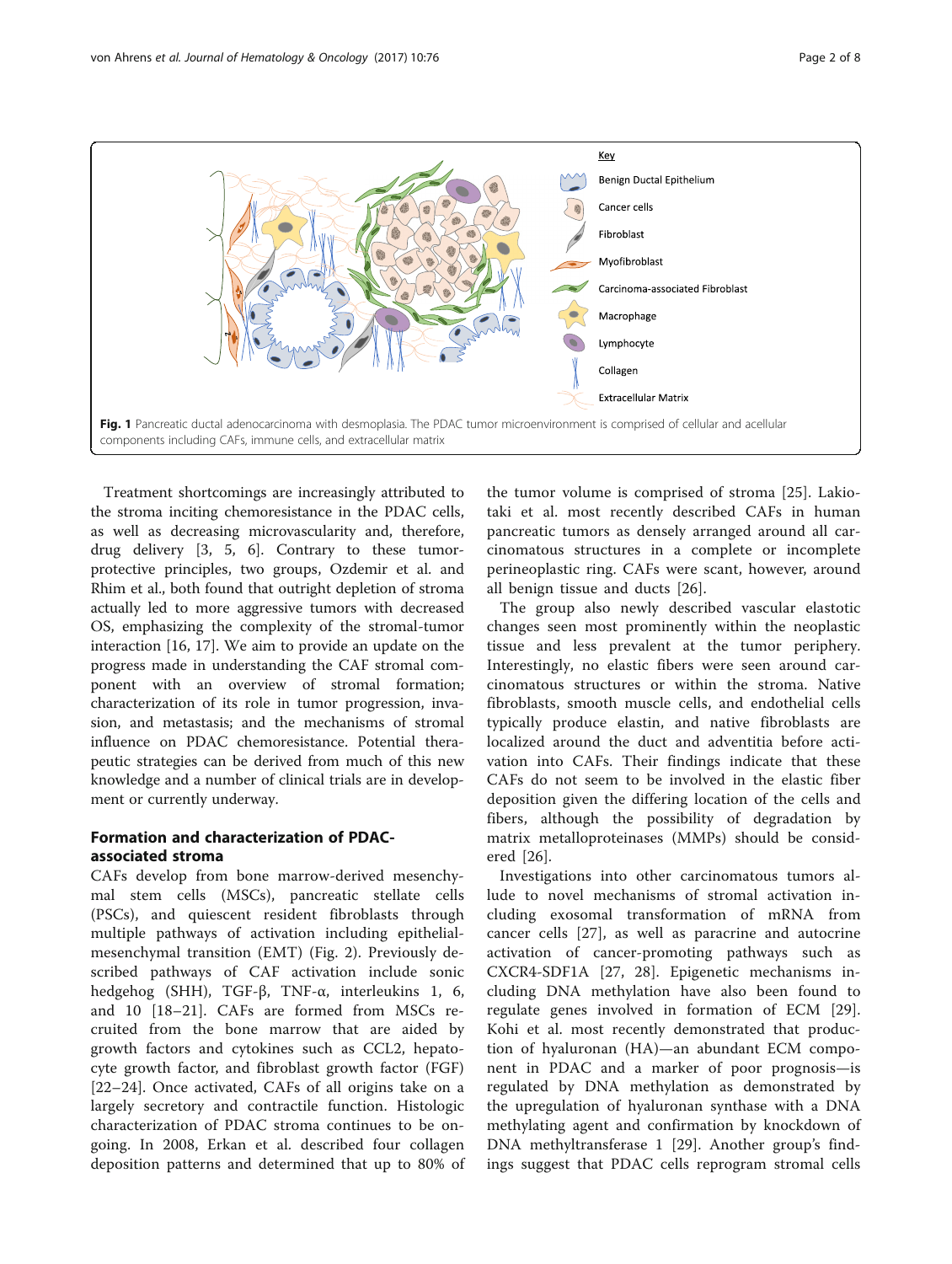<span id="page-2-0"></span>

through DNA methylation of genes such as SOCS1 through direct cell-to-cell contact rather than paracrine signaling [[30\]](#page-7-0).

## Cellular markers for CAFs

The heterogeneity demonstrated within CAF populations necessitates reliable markers. Some have been established, but a true, unique marker is yet to be discovered. Native fibroblasts stain for vimentin and, once activated, stain positive for alpha-smooth muscle actin ( $\alpha$ SMA) [\[31](#page-7-0)]. Other CAF markers previously reported include stromal cell-derived factor-1α (SDF1A), fibroblast activation protein (FAP), and fibroblastspecific protein-1 (FSP-1) [\[28](#page-7-0), [32](#page-7-0)]. More recent studies, such as that by Cannon et al., found that palladin, an actin-binding protein highly expressed in cancers, actually precedes αSMA expression in cells undergoing activation to CAFs. The group further elucidated the role of palladin isoform 4 in CAF activation including its location in the cytoplasm and nucleus, and its role in expression of genes associated with collagen formation and MMP activation pathways demonstrated by shRNA knockdown [[31\]](#page-7-0).

## Molecular pathways regulating stromal functionality

Various cellular pathways have been implicated in regulating CAF functions. Recently, one of four key

mutations in PDAC tumorigenesis, loss of TP53, has been shown to influence stromal formation as well. A recent study demonstrated that the TP53 mutation is correlated with STAT3 phosphorylation upon IL-6 exposure and persists in a feed-forward autocrine loop. They further showed that persistent STAT3 activation upregulates SHH and suppresses GLI3, a transcription factor known to suppress stromal formation. They confirmed these findings in vivo, demonstrating that a JAK2 inhibitor depleted the stroma and resulted in densely packed ductal tumor cells with decreased PSC activation, as well as diminished and altered collagen structures [\[33\]](#page-7-0).

Negative regulation of stromal formation was observed to occur by CD146—also known as melanoma-specific cell adhesion molecule (MCAM)—signaling. CD146 knockdown increased the viability of CAFs, as well as the expression of fibroblast activation protein (FAP) and fibronectin, additional known markers of CAF activation. The reciprocal findings were demonstrated with CD146 overexpression further confirming their findings [\[34](#page-7-0)].

During activation, CAFs undergo metabolic stress, which activates autophagy, by inducing protein kinase B (AKT) and inhibiting mTOR signaling pathways to meet the increased energy demands of a secretory cell. Using the mitochondrial uncoupling agent, rottlerin, Su et al. demonstrated that metabolic stress altered gene expression of ECM proteins and upregulated CHOP, a pro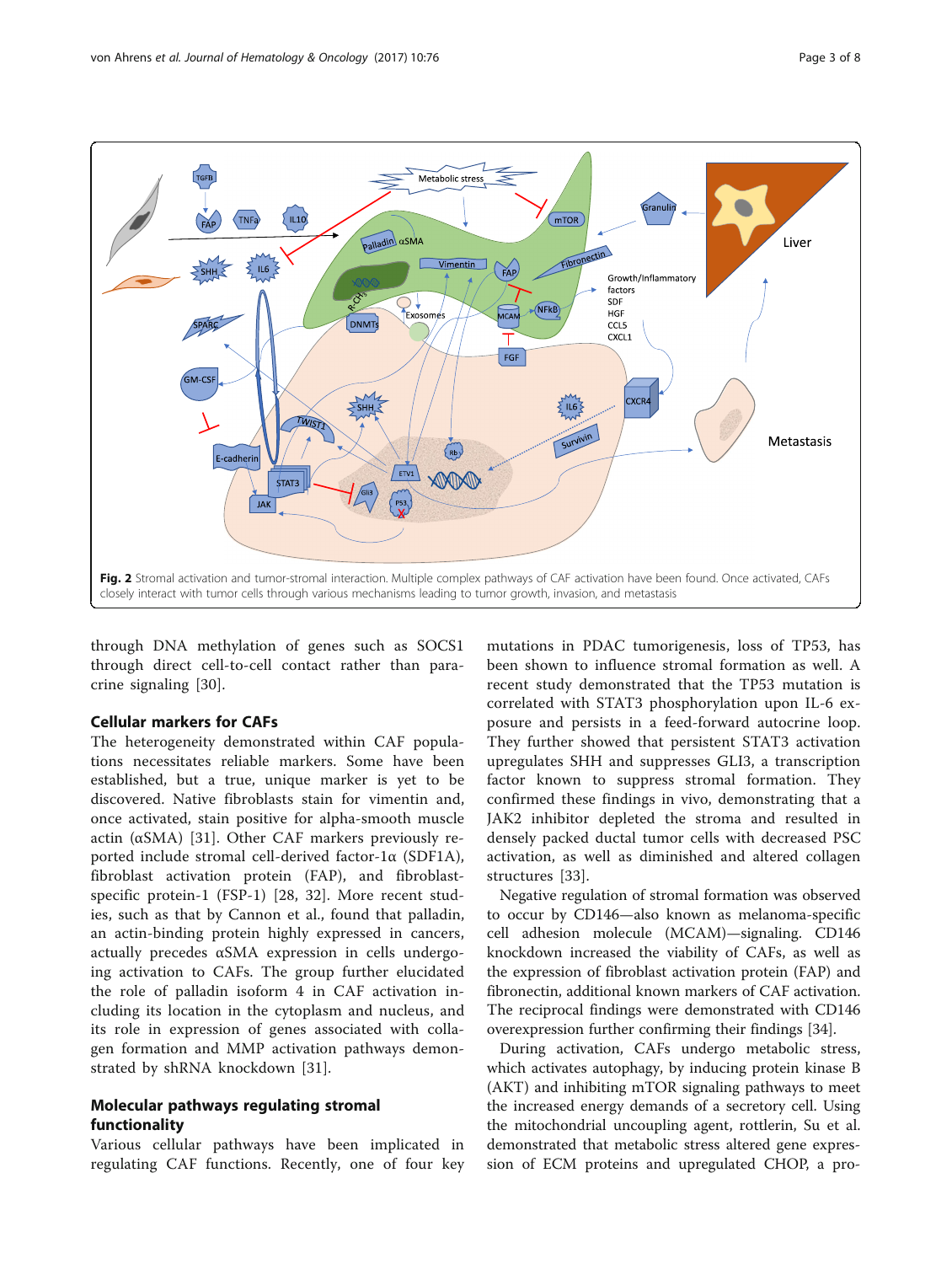apoptotic transcription factor modulating cell fate [\[35](#page-7-0)]. Additionally, the pro-tumorigenic cytokine IL-6 was significantly downregulated by metabolic stress but IL-4, an immune modulator, was significantly upregulated.

# Role of stromal cells in cancer proliferation, progression, and invasion

Once activated, the PDAC stroma plays a dynamic part in tumor cell proliferation and invasion, the mechanisms of which are gradually being elucidated (Fig. [2](#page-2-0)) [\[1](#page-6-0), [2](#page-6-0), [36](#page-7-0)]. In addition to autocrine and paracrine influences of CAFs on PDAC tumor cells, translocation of metabolic substrates have been shown to transfer from CAFs to tumor cells via exosomes. Zhao et al. demonstrated by isotope tracing that exosomes from CAFs containing lactate, acetate, amino acids, lipids, and tricarboxylic acid (TCA) cycle intermediates actually reprogrammed cancer cells to inhibit mitochondrial oxidative phosphorylation and upregulate glycolysis and glutaminedependent reductive carboxylation likely via miRNA and substrate transfer [[37](#page-7-0)]. Another metabolic study demonstrated that CAF autophagy, stimulated by tumor cells, causes alanine secretion which actually outcompetes glutamine and, in turn, provides fuel for those tumor cells in its low-glucose microenvironment [\[38](#page-7-0)].

It has been reported that the transcription factor ETV1 plays an important role in orthotopic xenograft models of PDAC in mice. Heeg et al. found that ETV1 overexpression doubled tumor volume by stromal expansion, altered the stromal morphology, increased invasive capacity, and upregulated EMT and MMP regulators including SLUG, SNAIL, TWIST, vimentin, ZEB1, ZEB2, and MMP9. They also identified secreted protein acidic cysteine-rich (SPARC) and hyaluronan synthetase 2 (HAS2) as important separate downstream targets, both known modulators of stromal expansion [[39\]](#page-7-0). In fact, SPARC knockdown completely abrogated the protumorigenic effects of ETV1 overexpression solidifying this pathway link.

Another key player in CAF-tumor cell cross talk is FAP, which has been shown to play a critical role in ECM formation, angiogenesis, cell motility, immune suppression, and ultimately clinical outcome [\[40](#page-7-0)]. Kawase et al. confirmed the role of FAP in cancer cell invasion and EMT and additionally showed its role in the activation of cell cycle progression by phosphorylation of Rb protein in PDAC cells. They also demonstrated that TGF-β, which has been linked to induction of EMT, induces FAP expression [[41](#page-7-0)].

The aforementioned negative regulator of stromal formation, CD146 or MCAM, was also found to have a role in tumor progression and invasion. Zheng et al. identified a CD146-positive subpopulation of CAFs in patient samples and found that CD146-negative patients were

more likely to have higher tumor grade, clinical stage, and likelihood of residual tumor post-operatively. CD146-positive patients also had increased disease-free time post-operatively with more than double median survival. Knockdown of CD146 was found to enhance tumor cell migration and invasion and most notably upregulated growth factors and pro-inflammatory genes including SDF1A, CXCL1, CCL5, hepatocyte growth factor (HGF), and COX2, likely via NFkB suppression. Interestingly, cancer cells were identified as a potential downregulator of CD146 after identifying FGF—produced by PDAC cells—as an inhibitor of CD146 and inducer of NFkB [[34\]](#page-7-0).

This heterogeneity within stromal cells is becoming more apparent. Waghray et al. identified a subpopulation of CAFs designated as cancer-associated mesenchymal stem cells (CA-MSCs) and demonstrated their role in invasion as mediated by granulocyte-macrophage colony-stimulating factor (GM-CSF) [[42](#page-7-0)]. Their findings mirrored those of Heeg et al. in demonstrating larger tumors with the addition of CA-MSCs for in vivo models, but they also demonstrated increased proliferation of cancer cells themselves with increased Ki67 expression as well as stromal expansion [\[39](#page-7-0)]. The group further demonstrated a mechanism through which GM-CSF production by CA-MSCs induces invasion by downregulation of E-cadherin and upregulation of TWIST1 and vimentin via the JAK2/STAT3 pathway, suggesting a link to results obtained by Wormann et al. [\[33\]](#page-7-0).

## Role of CAFs in regulating metastasis

Many of the mechanisms involved in stromal influence on tumor progression and invasion also exhibit influence on metastasis. Unique and dynamic features of stromal components of the metastatic lesions themselves are also beginning to be described [[33, 39, 43](#page-7-0)]. Aiello et al. characterized stroma within metastatic lesions in an autochthonous model of PDAC. They showed that myofibroblasts appear when metastases are as small as 6–7 cells and that cell populations within these lesions become more epithelial during growth. They found that stromal volume, including cellular and extracellular components, eventually reaches levels similar to primary lesions [[43](#page-7-0)]. Heeg et al. found that overexpression of transcription factor ETV1 drastically increased the incidence and volume of micro- and macrometastasis in mouse models. Those metastatic lesions were also observed to have a marked stromal expansion themselves. SPARC1 knockdown in mice had similar metastatic rates to controls demonstrating this protein's role in the ETV1-induced pathway [[39](#page-7-0)].

Nielson et al. elegantly demonstrated that the regulation of stroma within PDAC liver metastases is unique and dependent on immune interactions, which may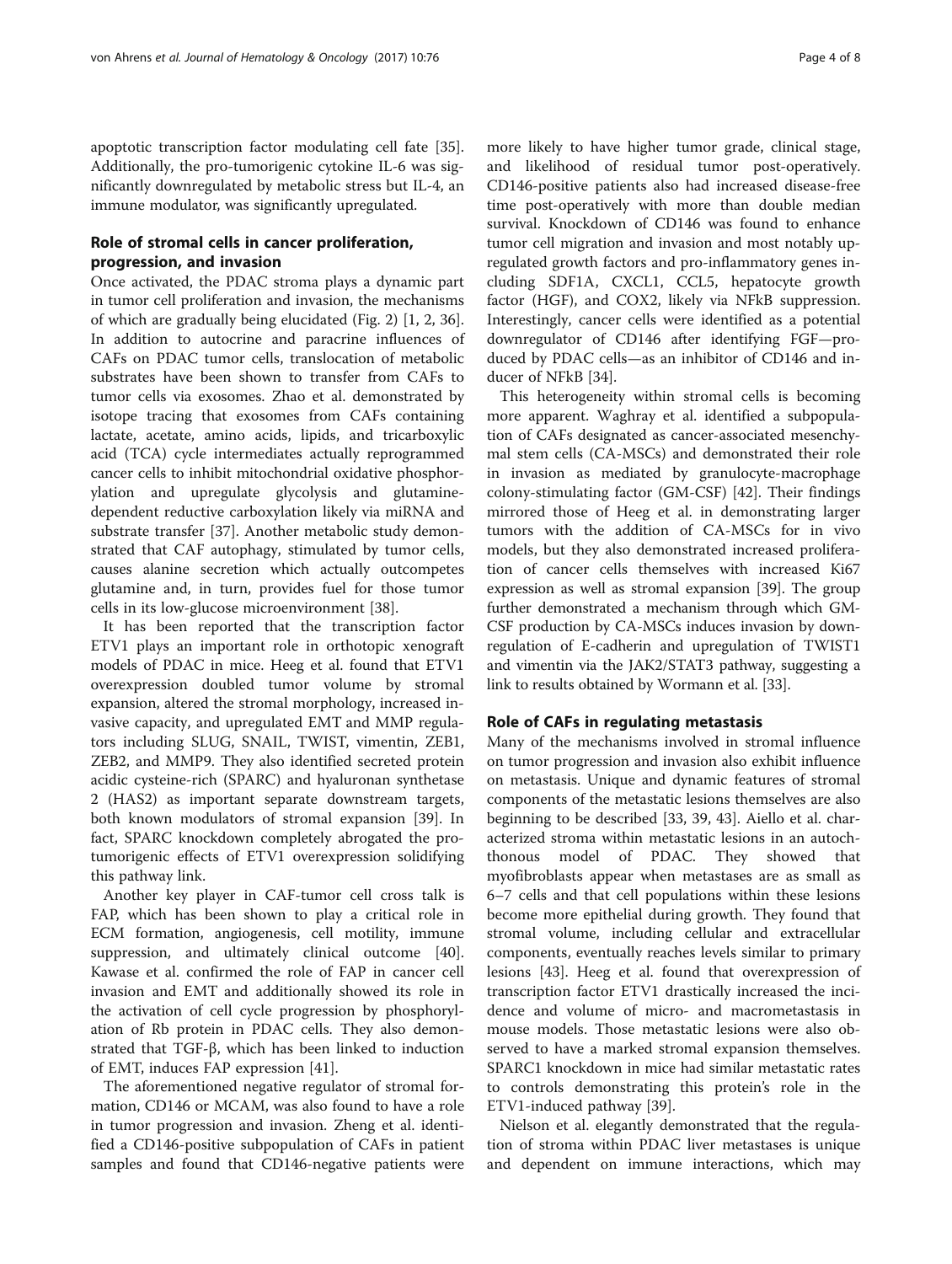actually precede cancer cell metastasis. The group injected mice intrasplenically with KPC, a murine PDAC cell line, and found that immune cells—initially inflammatory monocytes followed by metastasis-associated macrophages (MAMs)—accumulated in the liver. They did not detect αSMA-marked stromal expansion in these injected mice; however, expansion was seen in the established experimental and spontaneous mouse tumor metastases. They further demonstrated that these MAMs were bone marrow-derived rather than native Kupffer cells. In contrast, the metastasis-associated fibroblasts were found to be of local origin, presumably hepatic stellate cells. Similar indications that the tumor microenvironment facilitates homing and invasion have been described in colon cancer and other tumors [\[44](#page-7-0), [45](#page-7-0)].

This same group showed through abolition of macrophage trafficking that the incidence of metastasis and fibroblast activation were decreased after intrasplenic KPC injection. Chemical ablation of MAMs in these mice at a time point after metastatic seeding had occurred to also decreased accumulation of activated myofibroblasts and reduced the size of the area covered by metastatic cells, though it did not significantly reduce the metastatic frequency. Macrophage-conditioned media was demonstrated to strongly activate quiescent fibroblasts, and by secrotome analysis, granulin was established as the main effector. Interestingly, granulin was expressed in the bone marrow-derived macrophages of the liver metastases but not in those macrophages found at the primary tumor site. They also showed that periostin, a paracrine stimulator of tumor cells, was also dependent on granulin in its pro-tumerigenic effects, again as evidence of the cross talk within the PDAC milieu [\[4](#page-6-0)].

## Role of stromal cells in chemoresistance

The stroma has been shown to facilitate chemoresistance through physical barrier methods as well as paracrine cross talk and transformation of tumor cells [[3, 5, 6](#page-6-0)]. Wormann et al. demonstrated that gemcitabine, when administered with a JAK2 inhibitor, markedly decreased tumor growth and increased overall survival [[33\]](#page-7-0). Another modulator of chemoresistance appears to be the SDF1A/CXCR4 axis. The known inducer of proliferation, migration, and invasion was also found to facilitate chemoresistance through FAK/ AKT with autocrine activation of IL-6 [[46\]](#page-7-0). SDF1A was expressed in CAFs while CXCR4 was active in PDAC cells, where IL-6 was also induced, again demonstrating the close interplay between stromal and tumor cells. Duluc et al. confirmed the role of IL-6 in tumor-CAF cross talk and also demonstrated the importance of the mTOR/4E-BP1 axis on imparting chemoresistance. The group also found that secreted factors from CAFs including IL-6 induced cancer cell production of survivin, an inhibitor of apoptosis [[47\]](#page-7-0).

Disparate results have called into question the physical barrier theory of stroma imparting chemoresistance. Most recently, Aiello et al. demonstrated in mouse models a widespread reduction in metastases with chemotherapy administration both in lesions with minimal and dense stroma. Little is known though about the character and function of stroma within PDAC metastases [\[43\]](#page-7-0). Zechner et al. did find that, within primary tumors treated with a combination of metformin and gemcitabine, metformin better inhibited cancer cells near the desmoplastic stroma, whereas gemcitabine inhibited proliferation in cells distant to the stroma [\[48](#page-7-0)]. Hesler et al. showed that CAFs serve as sources of CYR61 in co-culture models and induce chemoresistance by downregulating nucleoside transporters that mediate cellular uptake of gemcitabine [[49\]](#page-7-0). Together, these studies indicate that further research is needed to understand the ability of PDAC to develop chemoresistance in order to either exploit or overcome the stromal component of the tumor.

## Therapeutic strategies targeting stromal cells

Many of the studies in this review reveal potential druggable targets, some of which have already been investigated both preclinically and, some, clinically (Table [1](#page-5-0)). The first stroma-targeting treatments on clinical trial were SHH inhibitors. Though multiple trials continue to be ongoing, a number have failed with striking discrepancy in results from preclinical data.

In another therapeutic approach utilizing all-trans retinoic acid (ATRA)—chosen for the known vitamin A storage capability of quiescent PSCs—the study drug, when combined with gemcitabine, reduced cell proliferation and tumor invasion and also enhanced apoptosis of cancer cells. ECM deposition and CAF invasive ability and density were diminished both in vitro and in vivo. PSC deactivation was also indicated by an increase in retinoic acid receptor beta (RARB), which marks quiescence. Their findings also suggested a decrease in signaling related to EMT through downregulation of Wnt signaling in PSCs and reduction of nuclear TWIST1 and ZEB1 transcription factors in PDAC cells with ATRA administration [\[50](#page-7-0)].

CAF storage capability can also be harnessed for drug delivery as Bonomi et al. demonstrated. The group primed mesenchymal stroma cells of pancreas and bone marrow origin with 2000 ng/ml of gemcitabine. After co-culturing each with PDAC cells in vitro, they found a 50% reduction in PDAC cell proliferation [[51\]](#page-7-0). Previous work also demonstrated similar efficacy of this drug delivery method for paclitaxel [[12\]](#page-6-0). The drug was described to deplete the stroma as less collagen was seen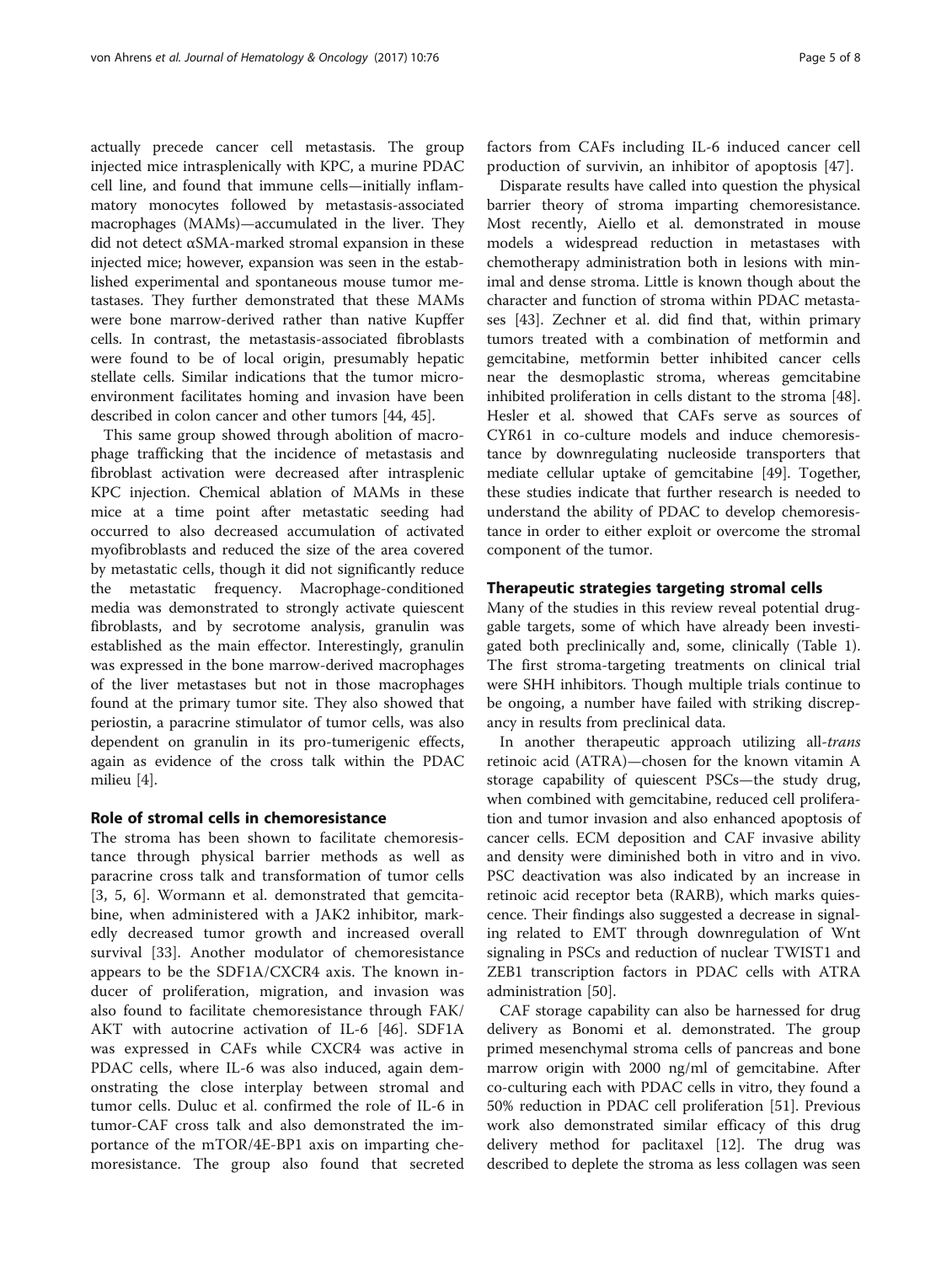| Drug                                                        | Target             | Mechanism                                                               | Preclinical results                                                                                                                             | Clinical results                                                                                                                                                                                                             | Author                                                                        |
|-------------------------------------------------------------|--------------------|-------------------------------------------------------------------------|-------------------------------------------------------------------------------------------------------------------------------------------------|------------------------------------------------------------------------------------------------------------------------------------------------------------------------------------------------------------------------------|-------------------------------------------------------------------------------|
| All- <i>trans</i> retinoic acid $+$<br>gemcitabine          | PDAC and<br>stroma | CAF deactivation to<br>quiescence with<br>vitamin A storage<br>capacity | Decrease in transcription<br>factors in PDAC cells<br>Increased markers of<br>stromal quiescence<br>Decrease in EMT                             | N/A                                                                                                                                                                                                                          | Carapuca et al. [50]                                                          |
| SPARC overexpression +<br>nab-paclitaxel                    | PDAC via<br>stroma | Sequestration of<br>drug by SPARC                                       | 2.8× gemcitabine<br>concentration within<br>tumor                                                                                               | 50% reduction in PDAC cell<br>proliferation<br>Increase in endothelial<br>proliferation                                                                                                                                      | Von Hoff et al. [12]                                                          |
| PEGPH20 + gemcitabine                                       | Stroma             | Stromal degradation<br>by hyaluronidase                                 | Significant depletion<br>of hyaluronan 4x i<br>ncrease microvessel<br>lumen diameter<br>Increase in drug delivery<br>to tumor within first 24 h | 7.2-month progression-free<br>survival (PFS) and 12-month<br>OS in tumors highly expressing<br>hyaluronan<br>Overall response rate of 25<br>and 67% in high HA tumors<br>vs. 13% in standard therapy<br>Minimal side effects | Hingorani et al. [52]                                                         |
| Momelotinib, ruxulitinib +<br>nab-paclitaxel or gemcitabine | JAK2               | JAK2 inhibition                                                         | Depletion of stroma<br>Decreased PSC activation<br>Diminished and altered<br>collagen structures                                                | OS 0.79 and PFS 0.72 hazard<br>ratio (HR) ruxolitinib vs. placebo<br>High inflammation subgroup:<br>OS HR 0.47 vs. placebo<br>Ruxolitinib failed phase III,<br>momelotinib ongoing                                           | Hurwitz et al. [53]<br>Dawkins et al.<br>Koh et al.<br>Wormann et al. [33]    |
| SHH inhibitors                                              | SHH                | Decreased stroma<br>expansion                                           | Conflicting results                                                                                                                             | Conflicting results                                                                                                                                                                                                          | Olive et al. [5]<br>Kim et al. [54]<br>Laheru et al.<br>Dejesus-Acosta et al. |
| Pasireotide                                                 | CAFs               | Somatostatin analog                                                     | Reduced tumor growth<br>Reduced chemoresistance                                                                                                 | N/A                                                                                                                                                                                                                          | Duluc et al. [47]                                                             |

<span id="page-5-0"></span>Table 1 PDAC stroma-associated therapeutic targets

and neoplastic glands became more densely packed, but the group did not stain for αSMA or vimentin directly. There was increased endothelial staining and a 2.8-fold increase in gemcitabine concentration within the tumor [[12\]](#page-6-0). SPARC, present in the tumor stroma, was postulated to sequester nab-paclitaxel contributing to its efficacy in preliminary clinical trials. An association has been drawn between SPARC and treatment response with an increased overall survival; however, the presence of SPARC generally has been associated with a poorer prognosis [\[12\]](#page-6-0).

Encouraging results of a phase Ib clinical trial may point to the future of stromal manipulation in PDAC treatment. Pegylated recombinant hyaluronidase (PEGPH20) in combination with gemcitabine was well tolerated with manageable musculoskeletal side effects. Efficacy was analyzed for tumors expressing high levels of hyaluronan (HA) histologically vs. low expression. Progression-free survival (PFS) and OS was 7.2 and 13 months for high HA tumors and 3.5 and 5.7 months for low HA tumors compared to the current standard of care chemotherapy regimens of 8.5 months for nab-paclitaxel plus gemcitabine and 11.1 months for FOLFIRINOX. Preclinical data demonstrate significant depletion of hyaluronan and a four-fold increase in microvessel luminal diameter, thereby increasing drug delivery within 24 h of tumor exposure. Together, the results of this small preliminary clinical trial suggest that PEGPH20 may be most efficacious in tumors expressing high levels of HA [[52](#page-7-0)].

The JAK2 inhibitor momelotinib is currently under investigation as an adjunct to nab-paclitaxel and gemcitabine. Phase II trial data of another JAK2 inhibitor, ruxolitinib, demonstrated significant improvement in OS within a high-inflammation subgroup; however, the phase III trial was recently terminated due to lack of demonstrated efficacy [\[53\]](#page-7-0).

Duluc et al. effectively used pasireotide, a secretory inhibitor similar to somatostatin to inhibit CAFs' secretory capabilities, and found that it reduced tumor growth and chemoresistance [\[51](#page-7-0)]. Somatostatin analogs have been safely used clinically for decades, providing a promising avenue for clinical exploration much of which has already been undertaken in pancreatic neurendocrine tumors.

## Conclusions

Research into PDAC stroma is rich with potential for improving treatment of this lethal tumor. Many aspects of the desmoplastic response have been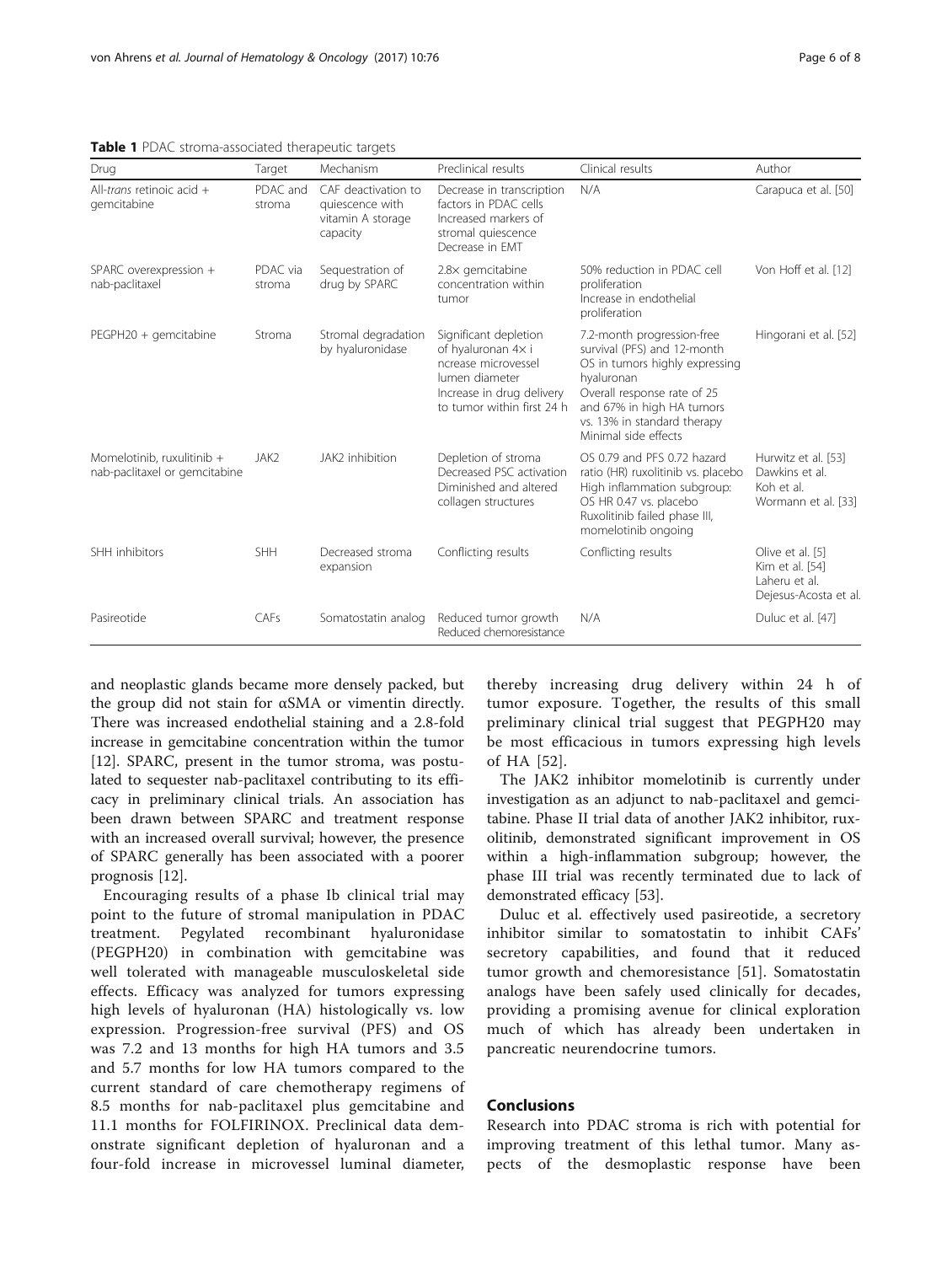<span id="page-6-0"></span>reviewed here including mechanisms of stromal formation, influence on tumor progression, invasion, mestastasis, and chemoresistance, but further original research is needed to make a significant impact for patients with pancreatic cancer.

## Abbreviations

ATRA: All-trans retinoic acid; CAF: Cancer-associated fibroblast; CA-MSCs: Cancer-associated mesenchymal stem cells; CHOP: CCAATenhancer-binding protein homologous protein; ECM: Extracellular matrix; EMT: Epithelial-mesenchymal transition; FAP: Fibroblast activation protein; FGF2: Fibroblast growth factor 2; FOLFIRINOX: Folinic acid (leucovorin) 5-fluorouracil, irinotecan, oxalaplatin; HA: Hyaluronan; HAS2: Hyaluronan synthetase 2; HGF: Hepatocyte growth factor; HR: Hazard ratio; KPC: G12D/+; p53R172H/+; PdxCretg/+ murine PDAC cell line; MAM: Metastasis-associated macrophages; MCAM: Melanoma-specific cell adhesion molecule; MMP: Matrix metalloproteinase; nab-paclitaxel: Nanoparticle albumin-bound paclitaxel; OS: Overall survival; PDAC: Pancreatic ductal adenocarcinoma; PEGPH20: Pegylated recombinant hyaluronidase; PFS: Progression-free survival; PSC: pancreatic stellate cell; RARB: Retinoic acid receptor beta; SDF1A: Stromal cell-derived factor 1 alpha (CXCL12); SEER: Surveillance Epidemiology and End Results Program; SHH: Sonic hedge hog; SPARC: Secreted protein acidic cysteine-rich; TCA: Tricarboxylic acid cycle; TGF-B: Transforming growth factor beta; TNF-α: Tumor necrosis factor alpha; αSMA: alpha-Smooth muscle actin

## Acknowledgements

Not applicable

## Funding

This work was supported by grant from the NIH T32 fellowship to DV.

#### Availability of data and materials

Not applicable

## Authors' contributions

DV, TB, and AV wrote and edited the article. DN and AM provided scientific input. All authors read and approved the final manuscript.

#### Competing interests

The authors declare that they have no competing interests.

#### Consent for publication

Not applicable

Ethics approval and consent to participate

Not applicable

#### Publisher's Note

Springer Nature remains neutral with regard to jurisdictional claims in published maps and institutional affiliations.

#### Author details

<sup>1</sup> Albert Einstein College of Medicine, 1300 Morris Park Ave, Bronx, NY 10461, USA. <sup>2</sup>Department of Biomedical Engineering, University of Michigan, Ann Arbor, MI 48109, USA. <sup>3</sup>The University of Texas MD Anderson Cancer Center, 1515 Holcombe Blvd., Houston, TX 77030, USA.

## Received: 19 January 2017 Accepted: 23 March 2017 Published online: 28 March 2017

#### References

- 1. Gao Z, Wang X, Wu K, Zhao Y, Hu G. Pancreatic stellate cells increase the invasion of human pancreatic cancer cells through the stromal cell-derived factor-1/CXCR4 axis. Pancreatology. 2010;10:186–93.
- 2. Matsuo Y, Ochi N, Sawai H, Yasuda A, Takahashi H, Funahashi H, Takeyama H, Tong Z, Guha S. CXCL8/IL-8 and CXCL12/SDF-1alpha co-operatively promote invasiveness and angiogenesis in pancreatic cancer. Int J Cancer. 2009;124:853–61.
- 3. Jacobetz MA, Chan DS, Neesse A, Bapiro TE, Cook N, Frese KK, Feig C, Nakagawa T, Caldwell ME, Zecchini HI, et al. Hyaluronan impairs vascular function and drug delivery in a mouse model of pancreatic cancer. Gut. 2013;62:112–20.
- 4. Nielsen SR, Quaranta V, Linford A, Emeagi P, Rainer C, Santos A, Ireland L, Sakai T, Sakai K, Kim YS, et al. Macrophage-secreted granulin supports pancreatic cancer metastasis by inducing liver fibrosis. Nat Cell Biol. 2016;18: 549–60.
- 5. Olive KP, Jacobetz MA, Davidson CJ, Gopinathan A, McIntyre D, Honess D, Madhu B, Goldgraben MA, Caldwell ME, Allard D, et al. Inhibition of Hedgehog signaling enhances delivery of chemotherapy in a mouse model of pancreatic cancer. Science. 2009;324:1457–61.
- 6. Provenzano PP, Cuevas C, Chang AE, Goel VK, Von Hoff DD, Hingorani SR. Enzymatic targeting of the stroma ablates physical barriers to treatment of pancreatic ductal adenocarcinoma. Cancer Cell. 2012;21:418–29.
- 7. Wang Z, Liu Y, Li R, Shang Y, Zhang Y, Zhao L, Li W, Yang Y, Zhang X, Yang T, et al. Autologous cytokine-induced killer cell transfusion increases overall survival in advanced pancreatic cancer. J Hematol Oncol. 2016;9:6.
- 8. Goel G, Sun W. Advances in the management of gastrointestinal cancers—an upcoming role of immune checkpoint blockade. J Hematol Oncol. 2015;8:86.
- 9. Goel G, Sun W. Novel approaches in the management of pancreatic ductal adenocarcinoma: potential promises for the future. J Hematol Oncol. 2015;8:44.
- 10. Erkan M, Hausmann S, Michalski CW, Schlitter AM, Fingerle AA, Dobritz M, Friess H, Kleeff J. How fibrosis influences imaging and surgical decisions in pancreatic cancer. Front Physiol. 2012;3:389.
- 11. Burris 3rd HA, Moore MJ, Andersen J, Green MR, Rothenberg ML, Modiano MR, Cripps MC, Portenoy RK, Storniolo AM, Tarassoff P, et al. Improvements in survival and clinical benefit with gemcitabine as first-line therapy for patients with advanced pancreas cancer: a randomized trial. J Clin Oncol. 1997;15:2403–13.
- 12. Von Hoff DD, Ramanathan RK, Borad MJ, Laheru DA, Smith LS, Wood TE, Korn RL, Desai N, Trieu V, Iglesias JL, et al. Gemcitabine plus nab-paclitaxel is an active regimen in patients with advanced pancreatic cancer: a phase I/II trial. J Clin Oncol. 2011;29:4548–54.
- 13. Goldstein D, El-Maraghi RH, Hammel P, Heinemann V, Kunzmann V, Sastre J, Scheithauer W, Siena S, Tabernero J, Teixeira L, et al. nab-Paclitaxel plus gemcitabine for metastatic pancreatic cancer: long-term survival from a phase III trial. J Natl Cancer Inst 2015; doi: [10.1093/jnci/dju1413.](http://dx.doi.org/10.1093/jnci/dju1413)
- 14. Mahaseth H, Brutcher E, Kauh J, Hawk N, Kim S, Chen Z, Kooby DA, Maithel SK, Landry J, El-Rayes BF. Modified FOLFIRINOX regimen with improved safety and maintained efficacy in pancreatic adenocarcinoma. Pancreas. 2013;42:1311–5.
- 15. Zhang Y, Hochster H, Stein S, Lacy J. Gemcitabine plus nab-paclitaxel for advanced pancreatic cancer after first-line FOLFIRINOX: single institution retrospective review of efficacy and toxicity. Exp Hematol Oncol. 2015;4:29.
- 16. Ozdemir BC, Pentcheva-Hoang T, Carstens JL, Zheng X, Wu CC, Simpson TR, Laklai H, Sugimoto H, Kahlert C, Novitskiy SV, et al. Depletion of carcinomaassociated fibroblasts and fibrosis induces immunosuppression and accelerates pancreas cancer with reduced survival. Cancer Cell. 2014;25:719–34.
- 17. Rhim AD, Oberstein PE, Thomas DH, Mirek ET, Palermo CF, Sastra SA, Dekleva EN, Saunders T, Becerra CP, Tattersall IW, et al. Stromal elements act to restrain, rather than support, pancreatic ductal adenocarcinoma. Cancer Cell. 2014;25:735–47.
- 18. Yauch RL, Gould SE, Scales SJ, Tang T, Tian H, Ahn CP, Marshall D, Fu L, Januario T, Kallop D, et al. A paracrine requirement for hedgehog signalling in cancer. Nature. 2008;455:406–10.
- 19. Bailey JM, Swanson BJ, Hamada T, Eggers JP, Singh PK, Caffery T, Ouellette MM, Hollingsworth MA. Sonic hedgehog promotes desmoplasia in pancreatic cancer. Clin Cancer Res. 2008;14:5995–6004.
- 20. Apte MV, Haber PS, Darby SJ, Rodgers SC, McCaughan GW, Korsten MA, Pirola RC, Wilson JS. Pancreatic stellate cells are activated by proinflammatory cytokines: implications for pancreatic fibrogenesis. Gut. 1999;44:534–41.
- 21. Mews P, Phillips P, Fahmy R, Korsten M, Pirola R, Wilson J, Apte M. Pancreatic stellate cells respond to inflammatory cytokines: potential role in chronic pancreatitis. Gut. 2002;50:535–41.
- 22. Scarlett CJ, Colvin EK, Pinese M, Chang DK, Morey AL, Musgrove EA, Pajic M, Apte M, Henshall SM, Sutherland RL, et al. Recruitment and activation of pancreatic stellate cells from the bone marrow in pancreatic cancer: a model of tumor-host interaction. PLoS One. 2011;6:e26088.